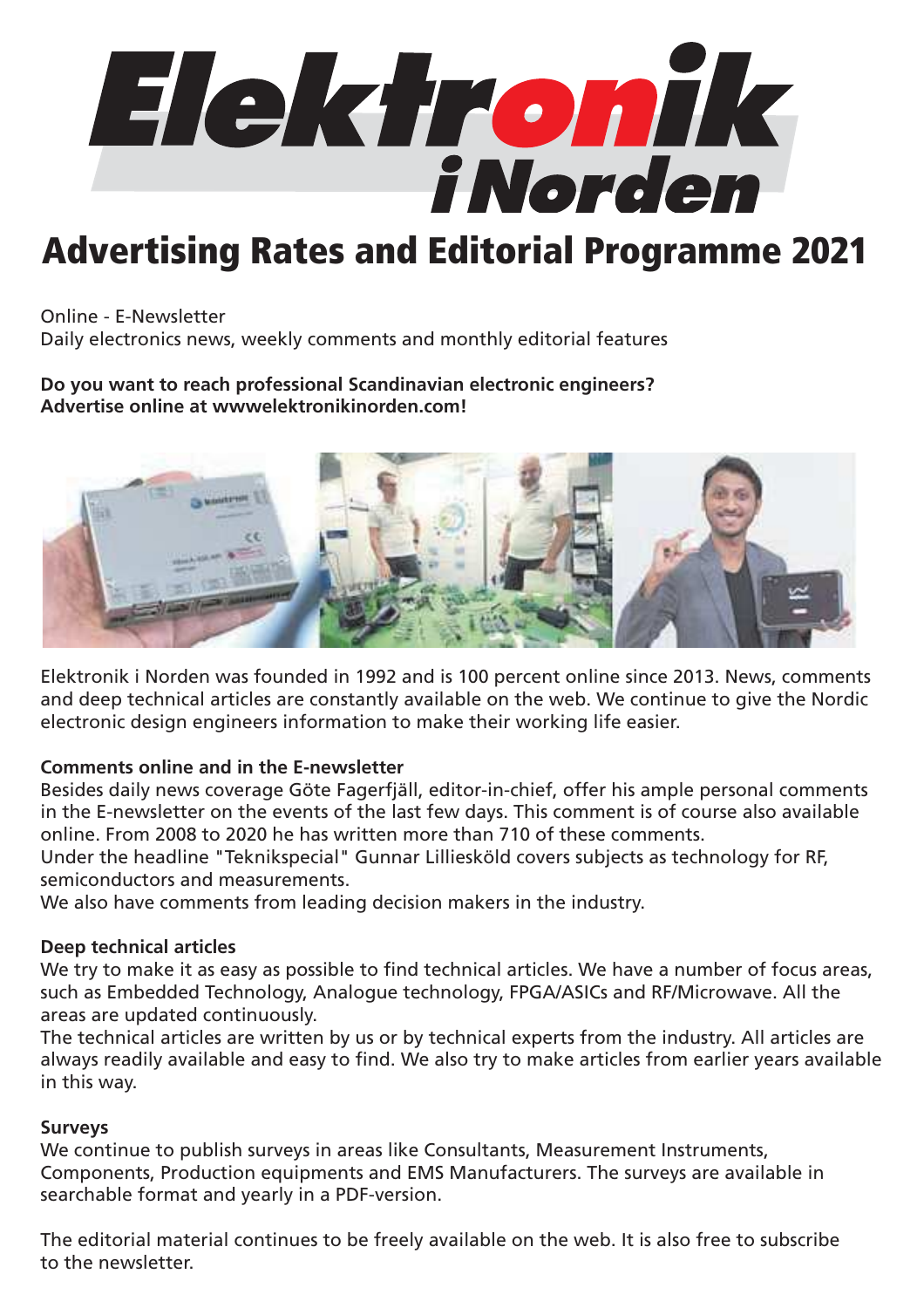#### Features and Surveys on the web

| <b>Technical specials</b>                                       | <b>Surveys Issue</b>                  | <b>Survey published</b> |
|-----------------------------------------------------------------|---------------------------------------|-------------------------|
| <b>Analogue Technology</b>                                      |                                       | in PDF format           |
| Microprocessors (CPU+MCU)                                       | Consultants                           | 25/2                    |
| Measurement technology (incl RF)                                | <b>Measurement Instruments</b>        | 22/4                    |
| Automotive                                                      |                                       |                         |
| <b>Connectors, Electro mechanical</b><br>and Passive components |                                       |                         |
| Displays/opto                                                   |                                       |                         |
| FPGA/ASIC/SoC, EDA                                              |                                       |                         |
| <b>Contract Manufacturing</b>                                   | <b>EMS manufacturer</b>               | 23/9                    |
| <b>EMC/EMI</b>                                                  | <b>Production equipments</b>          | 21/10                   |
| <b>Distribution</b>                                             | <b>Comprehensive Component survey</b> | 25/11                   |
| <b>Semiconductors and Power</b><br><b>Semiconductors</b>        |                                       |                         |

## **Advertise on the web**

On the Web, you can be seen weekly or monthly, at different positions. Banner names and placements can be seen in the screenshots. The E-newsletters allow you to quickly reach out with your information.

| Online advertising rates: (prices in SEK, Euro prices available) |                  |                   |  |  |
|------------------------------------------------------------------|------------------|-------------------|--|--|
| <b>Format</b>                                                    | Size, pixels     | Price/month/week  |  |  |
| Head-banner                                                      | $468 \times 60$  | 15.000:-/3.750:-  |  |  |
| <b>Text Banner</b>                                               | $700 \times 90$  | 19.000:-/4.750:-  |  |  |
| Boom box                                                         | $300 \times 250$ | 24.860:-/6.200:-  |  |  |
| <b>Boom Box XL</b>                                               | 468 x 200        | 24.860:-/6.200:-  |  |  |
| Middle banner                                                    | $468 \times 60$  | 14.000:-/3.500:-  |  |  |
| Wallpaper                                                        |                  | 22.000:-/5.600:-  |  |  |
| Right/left button, big                                           | $140 \times 125$ | 12.000:-/3.000:-  |  |  |
| Right/left button, small                                         | $140 \times 60$  | $7.000:-/1.750:-$ |  |  |
| Inset button, big XL                                             | $110 \times 400$ | 15.000:-/3 750:-  |  |  |
| Inset button, big                                                | $110 \times 275$ | 13.000:-/3.250:-  |  |  |
| Inset button, small                                              | $110 \times 130$ | 7.000:-/1.750:-   |  |  |

Discounts:

3 months – 6%, 6 months – 12%, 12 months – 18%

Pre-booking discount: 8% on orders placed before years end for next years placements.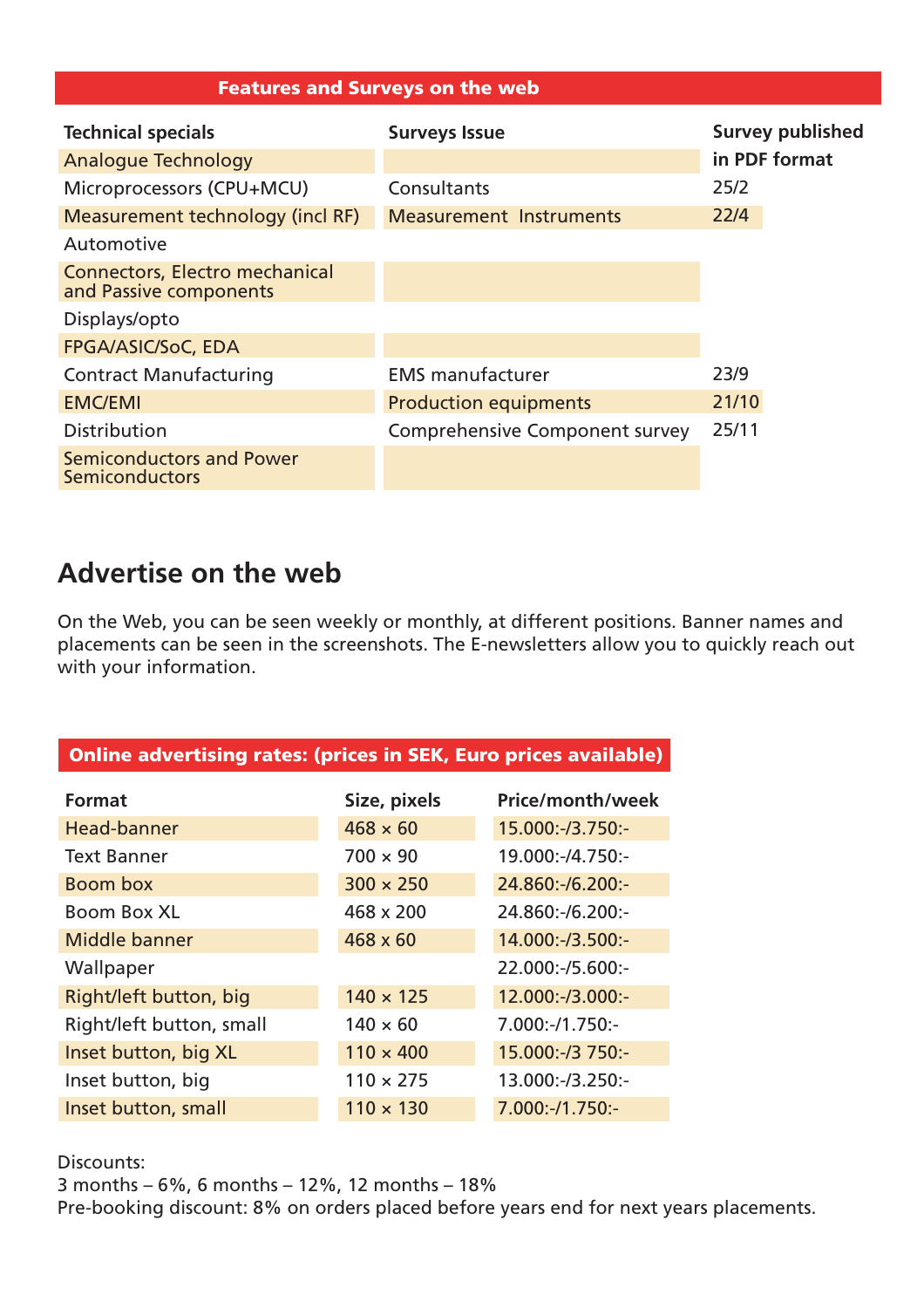

#### **Technical information:**

Digital ad material address: ads@elinor.se

Material specification: gif or jpg, animated gif, flash and html.

Left Button, Right Button and Inset Button max 50 kb. Other max 150 kb.

On each position 1-4 banners can be rotating, Head-, Textbanner will be seen at all pages in the system. Boom box at all pages except some administration pages. All other formats on editorial pages only.

#### **Ad formats on the web:**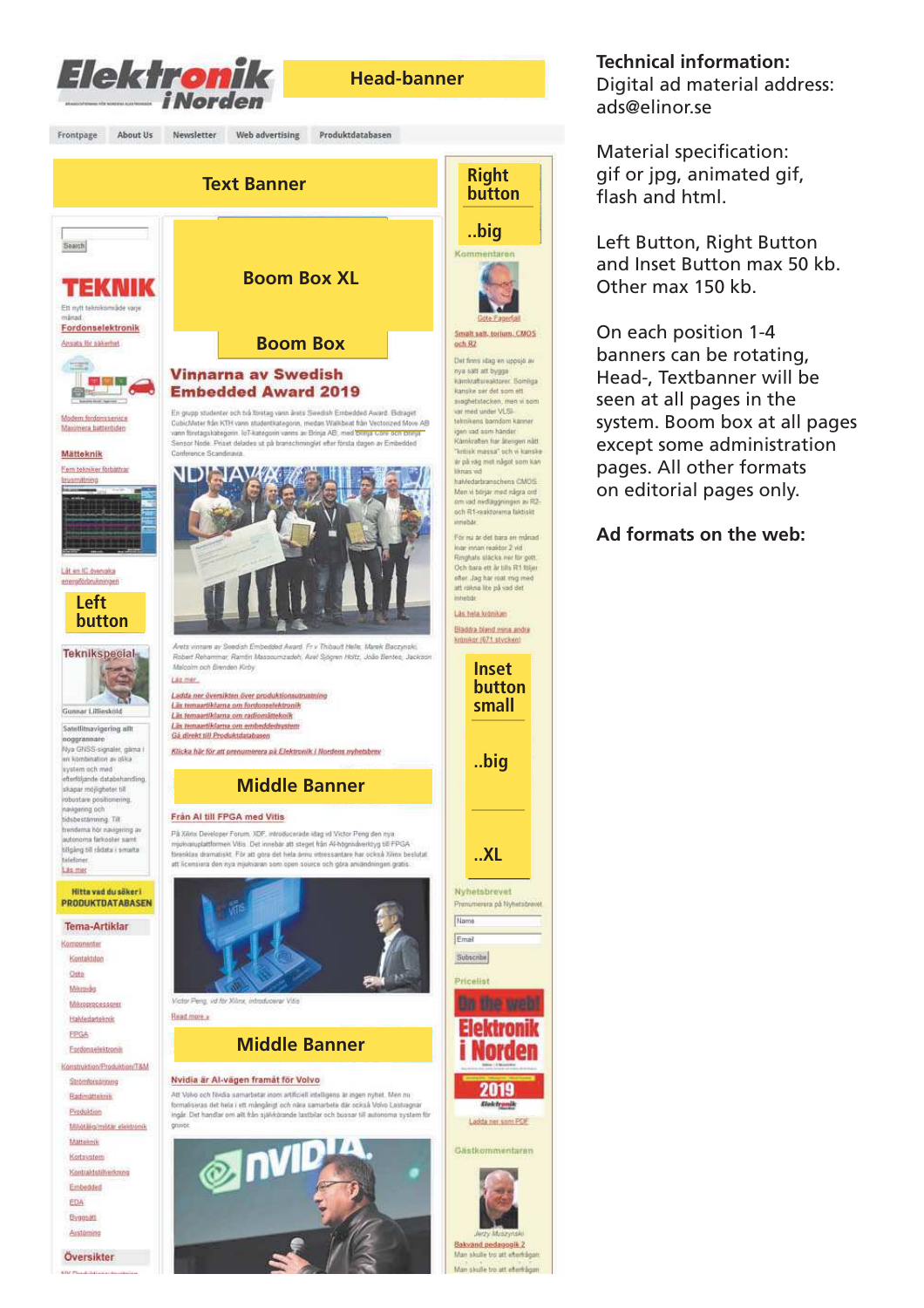# **Advertise in the Newsletter**

The E-newsletters allow you to quickly reach out with your information. It has about 10 000 subscribers and is published twice per week (Tuesday and Thursday).

### Prices for the newsletter: (prices in SEK, Euro prices available)

| Format                     | Size, pixels     | <b>Price/edition</b> |
|----------------------------|------------------|----------------------|
| Head-banner (Top/bottom)   | $468 \times 60$  | $3.750:-$            |
| Middle banner              | $468 \times 60$  | $3500:-$             |
| Sponsorbox (link and logo) | 600 characters   | $8.000:-$            |
| Boom box                   | $300 \times 250$ | $6.200:-$            |
| <b>Boom Box XL</b>         | 468 x 200        | $6.200:-$            |





#### **Vinnarna av Swedish Embedded Award 2019**

*Box*

Fix assert studenter not tub Norton vann andre Reachda Finte-Maria Assert Referent Louis Antonio (1999), and the State of Antonio Marine and State and State and State and State of Allian AB<br>Gabi State State State And That Angeles was a Strip AB, med Bings Core och Bings<br>Jann Stategolategorin, loT-kategor Sensor Node, Priset delades of oa branschminglet efter forsta dagen av Embedded



ev av 3 A.bebb Robert Rehammer Ramfin Massoumzadeh, Arel Siboner Holtz, João Bentez, Jackson Malcolm och Brenden Kirby Like mer

Ladda nor (versikten över produktionsatrustning Lät temaartiklarna om fordonselektronik Lis temaariklame om rediomäneksik<br>Lis temaariklame om embeddedsystem<br>Gi direkt till Froduktdatakane

Klicka blir för att prenumerera på Elektronik i Nordens nyhetsbrev

### **Middle Banner**

#### Från AI till FPGA med Vitis

På Xilina Developer Forum, XDF, imroducerade idag vid Victor Perrg den nya mjulvanuplattformen Vilis. Det imrebär att steget filer Al-högenlaverking till FPGA förervises den nya mjulvansen som open sons referantsen har också Xilins beslutat<br>att licensiera den nya mjulvansen som open source och gö



Smält salt, torium. CMOS och R2 Las kronikan på webben Det finns idag en versit av oer time roag en uppsjo av<br>nya sätt att bygga<br>kämkultareaktorer. Somliga kanske ser det som ett evaghetatecken, men vi som taknikera hamdom kanne inen vad som händer gen van som nanser.<br>Kämkraften har åtengen nått<br>"kritisk massa" och vi kanske ar på väg mot något som kan

twiss vid<br>halvledationschess CMOS<br>Men il bibger med några ord<br>om vad nedlaggringen av R2 oris D'Aussidmonte fairtisin

#### En månad kvar

thouse aid

 $\overline{\phantom{a}}$ 

For nu är det bara en månad liver most realdor 2 vid For mean maker a we<br>Finghals stacks nor for gott efter. Jag har roat min mudwhat using him rook mig mind<br>att säinsa like på vad det<br>imnelser, något om inte är ett<br>dugg svärt. Som vanligt firms alla siftur latt biliosedicu

R2 residom producerade<br>2018 6,T TWh, median R1 selves gav 6,6 TWN. Det av<br>bra siffre att hålla i hundert<br>Anna viktigare är att det<br>handlar om basenergi som produceras vid ram atalle och har den faktiskt b Toppeffekten på R2-reaktore<br>ar "bara" BBS MW (BB1 MW) thr R11 men dan effetter produceras hela tiden obmoonde av om oplet skings after sinden Måsa

6.7 TVW mid  $m = 670$  kWh per synnik, fam procent av den totala effotnukningen nen tutara emissionenegen<br>aller 10 procent av<br>allfotbulmingen om vi räknar<br>bot industrin.

Direct chiester in Rd. nedlaggringen nästa är talar<br>vi om 1 330 kWh per mensk  $\begin{array}{l} \text{10 present we sBstraining} \\ \text{6.21 present on } v \text{ tBirair bot} \\ \text{industire)} \text{. Oct ifamp} \\ \text{inninger} = 0 \end{array}$ tatar ani forust av bespreduktion producerad på ratt state

Tyskland ryskama<br>Om vi stali jämlins med<br>Tyskland – min<br>Steorljämlövelse – sor vi ari 1 330 kWh faldisht ar 21 icent av hela den tyska<br>Irbrukringen per insånar

We also have special newsletters for exhibitions (S.E.E. and Electronics) and conferences (Embedded Conference Scandinavia). We can do special newsletters on request.

Contact Dave Harvett +44 121 705 2120, daveharvett@elinor.se



#### Technical information:

Digital material address: ads@elinor.se Material specification: gif or jpg, animated gifs and html.

NOTE! In the newsletters we can not publish flash format.